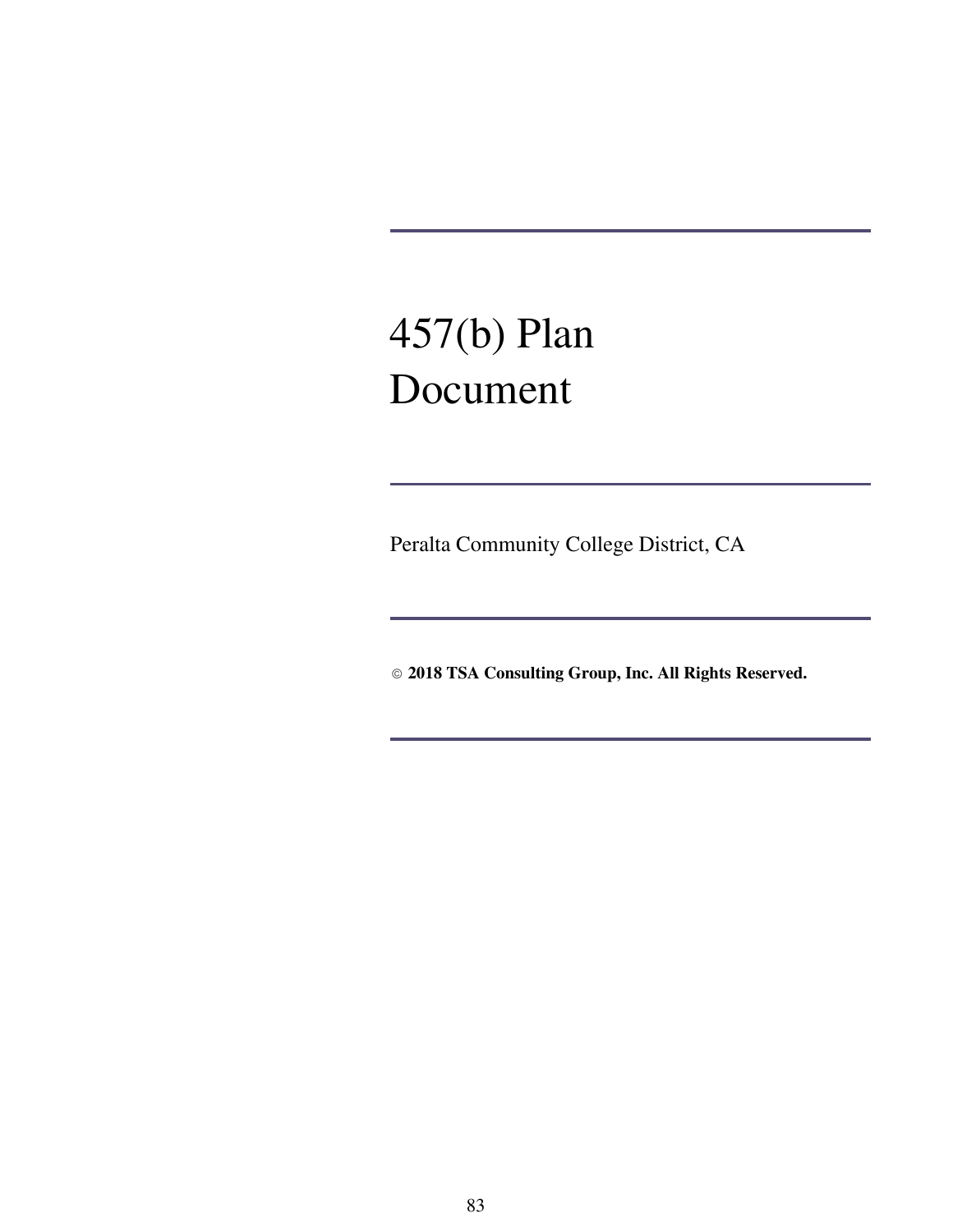## 457(b) DEFERRED COMPENSATION PLAN FOR GOVERNMENTAL EMPLOYERS

The Employer whose name and signature appear on the Adoption Agreement for the 457(b) Deferred Compensation Plan for Governmental Employers (the "Adoption Agreement") hereby establishes a deferred compensation plan (the "Plan") which is established pursuant to applicable state law and is intended to comply with Section 457(b) of the Internal Revenue Code of 1986, as amended, and any regulations issued thereunder. The Plan shall include the provisions set forth in this Plan document, the Adoption Agreement and any contracts, custodial agreements, and trusts as may be established or maintained by a provider of Investment Products available hereunder.

#### ARTICLE I. DEFINITIONS

As used in this Plan, the specific words and phrases shall have the following meanings, unless a different meaning is plainly required by the context and the following rules of interpretation shall apply in reading this instrument. The masculine pronoun shall include the feminine and the singular shall include the plural. All references herein to specific Sections shall mean Sections of this document unless otherwise qualified.

- 1.1 Account means the separate account or accounts established and maintained by the Trustee for each Participant under the terms of the Plan. 457 Rollover Account means that portion of a Participant's Account attributable to Rollover Contributions received from another eligible retirement plan.
- 1.2 Administrator means Employer or the alternate Administrator appointed under Section 6.2 of the Plan to act as such under this Plan.
- 1.3 Adoption Agreement means the separate agreement as executed by Employer and which sets forth the elective provisions of the Plan. The Adoption Agreement shall be included as part of the Plan.
- 1.4 Beneficiary means the person(s), trust(s), or other entities designated by the Participant to receive the balance of the Participant's Accounts, if any, upon the Participant's death. Elections made by a Participant hereunder shall be binding on any such Beneficiary(s).
- 1.5 Code means the Internal Revenue Code of 1986, as amended and any regulations issued thereunder.
- 1.6 Contribution means all contributions made hereunder by or for the benefit of each Participant and deposited into each Participant's Account. A Rollover Contribution means a contribution of an eligible rollover distribution made by a Participant from another eligible deferred compensation 457(b) plan sponsored by a Governmental Employer.
- 1.7 Eligible Individual means any individual who qualifies for eligibility in accordance with the applicable provisions of the Adoption Agreement and under Section 2.1 of the Plan. Individuals who do not perform services for Employer may not defer compensation under the Plan.
- 1.8 Employee means any individual in the employ of the Employer who is designated on the payroll records of the Employer as a common law employee. Even if a subsequent determination by a court of competent jurisdiction or governmental agency reclassifies any individual as a common law employee, such individual shall be excluded from "Employee" status hereunder. "Leased employees" described in Code Section 414(n) of the Code shall not be included as Employees hereunder.
- 1.9 Employer means the governmental organization identified as Employer in the Adoption Agreement, any successor thereto that elects to maintain this Plan, and any predecessor which has maintained this Plan.
- 1.10 Governmental Employer means any entity described in Section 457(e) (1) (A) of the Code.
- 1.11 Includible Compensation means the remuneration paid by Employer to an Eligible Individual that qualifies as "includible compensation" under Section 457(e) (5) of the Code. Beginning in 2009 and thereafter, such term also includes any "differential pay" that may be received from the Employer while performing qualified military service under Code Section 414(u).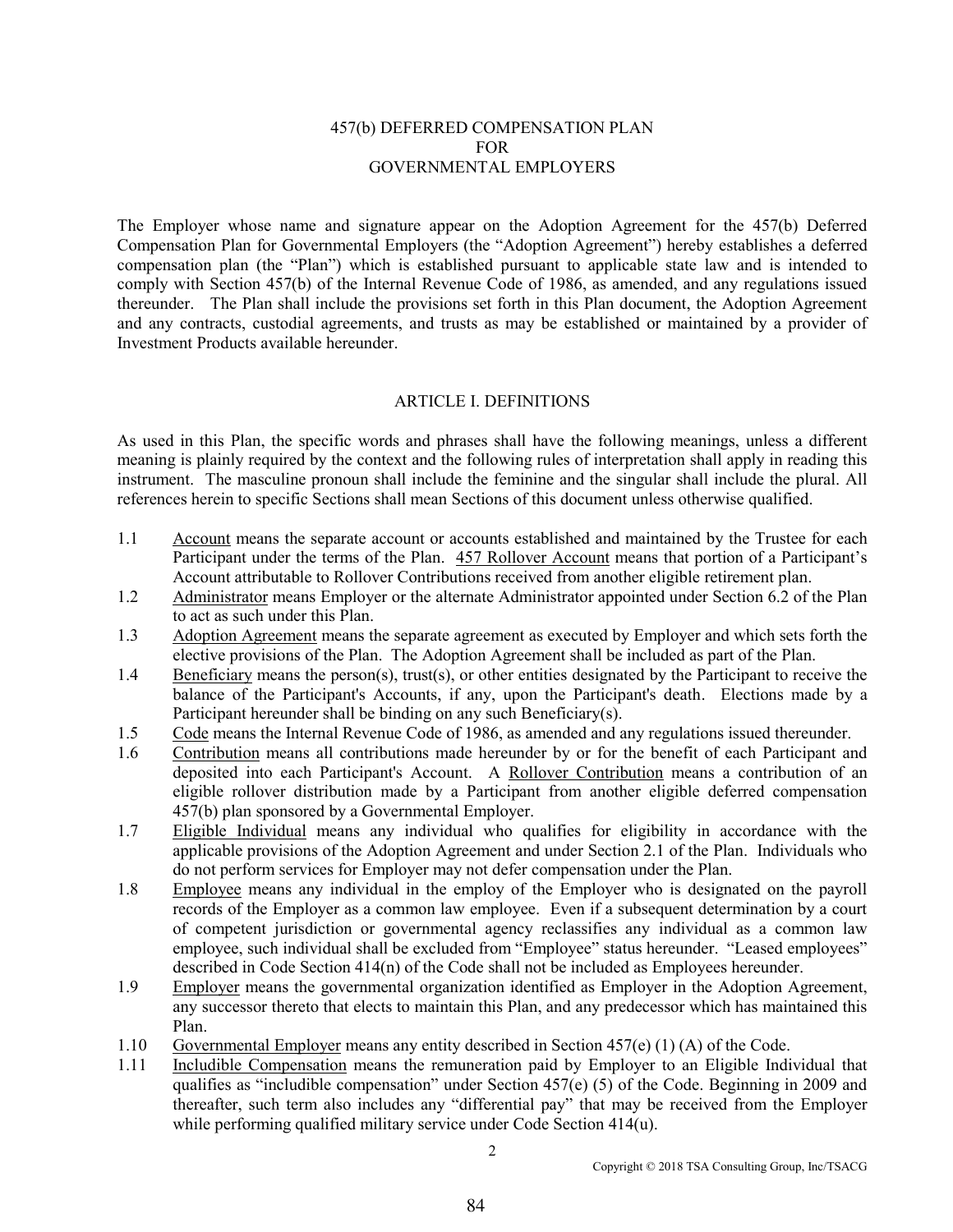- 1.12 Independent Contractor means any person receiving cash remuneration from the Employer for services rendered to Employer pursuant to one or more contracts, if such person is not an Employee.
- 1.13 Investment Product means any investment product specifically approved and authorized by Employer to be offered to Participants under the Plan, provided that such products are held in an annuity contract, custodial account or trust that qualifies as a trust to hold 457(b) plan assets under Section 401(f) of the Code.
- 1.14 Participant means any Eligible Individual who has executed a Participation Agreement and has not become ineligible to participate in the Plan and any Employee for whom the Employer has made a direct contribution to the Plan. An "Active Participant" is any Participant who is currently deferring compensation under a Participation Agreement or who is receiving direct Employer contributions to his Account. An "Inactive Participant" is any former Participant who is not currently deferring compensation hereunder or who is not receiving direct Employer contributions to his Account.
- 1.15 Participation Agreement means an agreement by which an Eligible Individual agrees to defer current remuneration otherwise payable from the Employer into the Plan and the Employer agrees to deposit such deferred amount into the Plan in accordance with the terms of the agreement.
- 1.16 Plan means this 457(b) Deferred Compensation Plan for Governmental Employers and the related Adoption Agreement as executed by the Employer, along with any custodial account, Trust or annuity contract as may be established or maintained by a provider of Investment Products available hereunder.
- 1.17 Trust means any trust established under applicable state law by the Employer to hold Participant Accounts hereunder as provided in Article IV, and any other account, contract or instrument that qualifies as a trust under the terms of Section 401(f) of the Code.
- 1.18 Trustee means the person, entity or organization, if any, designated to act as Trustee of the Plan in the Adoption Agreement. If the assets of the Plan are held in annuity contracts and/or custodial accounts, then the issuer of such annuity contracts and/or custodial accounts must qualify under Sections 457(g) and 401(f) of the Code. The term "Trustee" shall include an insurer issuing such annuity contracts and/or the issuer of such custodial accounts.

## ARTICLE II. ELIGIBLE INDIVIDUALS

- 2.1 ELIGIBILITY. The Administrator shall determine the eligibility of each Eligible Individual based upon the eligibility requirements selected in the Adoption Agreement. Such determination shall be conclusive and binding upon all persons.
- 2.2 PARTICIPATION. An Eligible Individual may participate and become an Active Participant by executing a valid Participation Agreement and delivering such agreement to Employer. The Participation Agreement shall specify:
	- (a) the amount of the Active Participant's Includible Compensation which the Employer and the Active Participant agree to defer, and
	- (b) the date as of which reduction and deferral of compensation pursuant to the Participation Agreement shall begin, which date shall be as early as administratively practicable but not earlier than the first day of the first calendar month following the execution of the Participation Agreement.

If, in the Adoption Agreement, Employer has elected to make an Employer contribution to the Plan, any individual who is eligible to receive the contribution shall be deemed to be an Active Participant for all purposes of the Plan as of the first day of the first calendar month following satisfaction of the eligibility requirements for receiving the Employer contribution, provided that all required administrative forms necessary to open an Account and have such amounts contributed into an Investment Product have been executed by such date. The participation date shall default to the first

85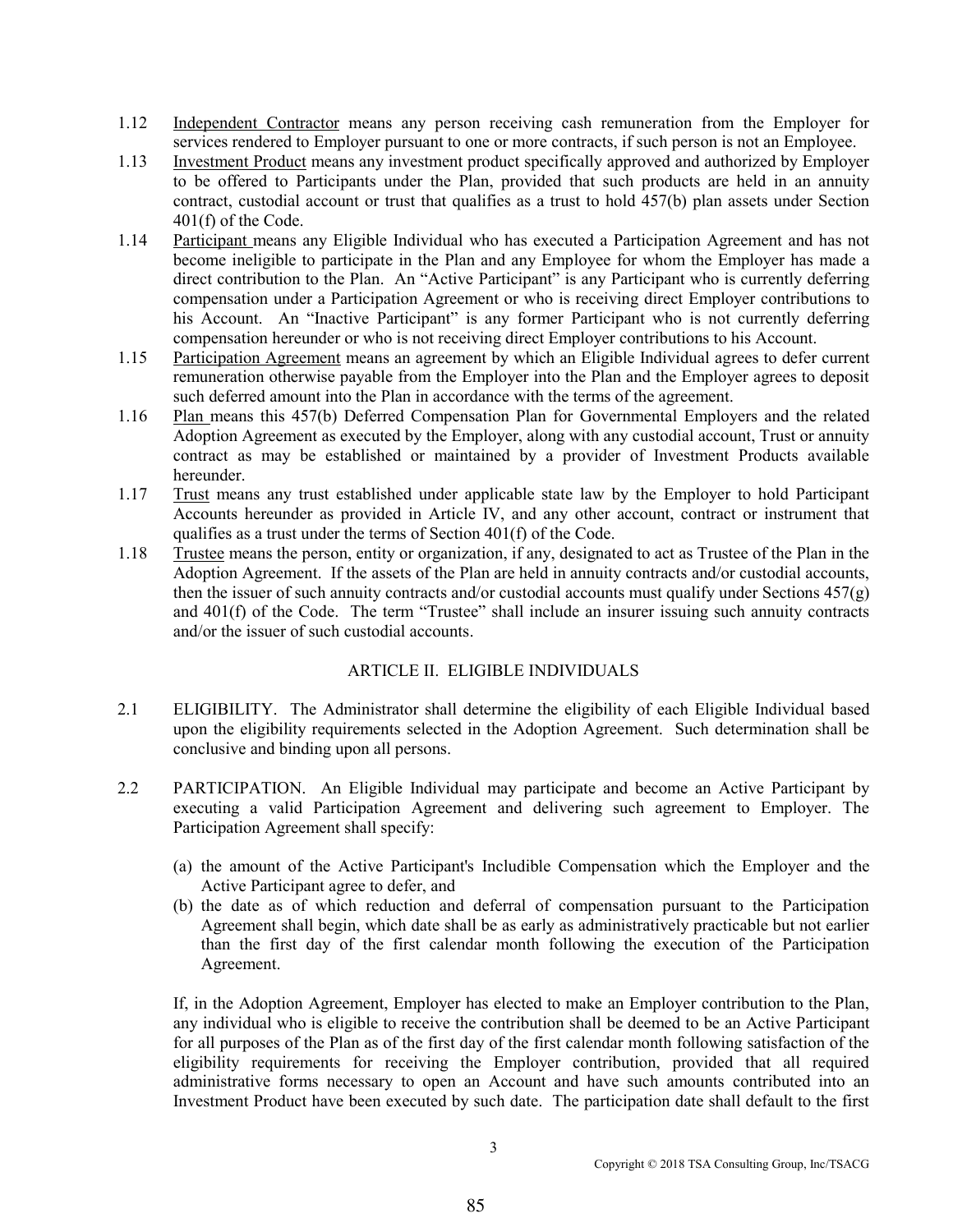day of each succeeding calendar month until all required forms are received by Employer or designated Administrator.

- 2.3 TERMINATION OF ELIGIBILITY. In the event a Participant ceases to be an Eligible Individual, the Participant shall become an Inactive Participant and all Contributions shall immediately cease.
- 2.4 AMENDMENTS OF PARTICIPATION AGREEMENTS. Participation Agreements are irrevocable as to all amounts previously deferred under the Participation Agreement. A Participant may modify a Participation Agreement, on forms approved by the Administrator, to do any of the following:
	- (a) change the investment of any Contributions to the Account;
	- (b) terminate the election to be an Active Participant; and
	- (c) change prospectively the amount of compensation to be deferred.

 An amendment or termination shall be effective as soon as administratively practicable, but not earlier than the first day of the following calendar month.

## ARTICLE III. CONTRIBUTIONS AND ALLOCATIONS

- 3.1 CONTRIBUTIONS. Except as provided in Sections 3.2 and 3.3, the maximum amount that may be contributed into the Plan by or on behalf of a Participant during any taxable year shall not exceed the limits of Section 457(b)(2) of the Code. Subject to such limitation, nothing herein shall prohibit an Employer from making Contributions into the Plan for a Participant in accordance with the terms of the Adoption Agreement. If, in any taxable year, the total amount contributed by or on behalf of a Participant exceeds the limits of Section 457(b)(2) of the Code, (as modified by Section 3.2 and 3.3 of the Plan) then any such excess, plus earnings thereon, shall be distributed from the applicable Investment Products as soon as practicable upon discovery of the excess contribution.
- 3.2 FINAL THREE (3) YEARS OF SERVICE CATCH-UP DEFERRAL LIMIT. If elected by the Employer in the Adoption Agreement, an Active Participant may in any of his final three (3) years of employment, ending before the year in which the Participant attains Normal Retirement Age as defined in the Adoption Agreement, elect to defer from compensation an amount not exceeding the limits of Section 457(b)(3) of the Code, and applicable regulations issued thereunder. For purposes of this Section 3.2, a prior year shall be taken into account only if such year began after December 31, 1978, and the Participant was eligible to participate in the Plan during all or a portion of the prior year.
- 3.3 OLDER WORKER CATCH-UP CONTRIBUTION LIMIT. A Participant who has attained age 50 on or before the last day of the calendar year may elect to increase his deferrals in accordance with the limits of Section 414(v) of the Code. Such contributions are in addition to the limitations of Section 457(b)(2) of the Code, but may not be used in any taxable year in which the special limits described in Section 3.2 of the Plan provide for a larger contribution limit.
- 3.4 TRANSFERS FROM OTHER 457 PLANS. This Plan shall accept transfers from Participant accounts held in a previous Governmental Employer's eligible 457(b) deferred compensation plan.
- 3.5 ROLLOVERS INTO THE PLAN.

To the extent provided in the Individual Agreements, any Employee or Participant who is entitled to receive an eligible rollover distribution from another eligible retirement plan may request to have all or a portion of the eligible rollover distribution paid to the Plan.

4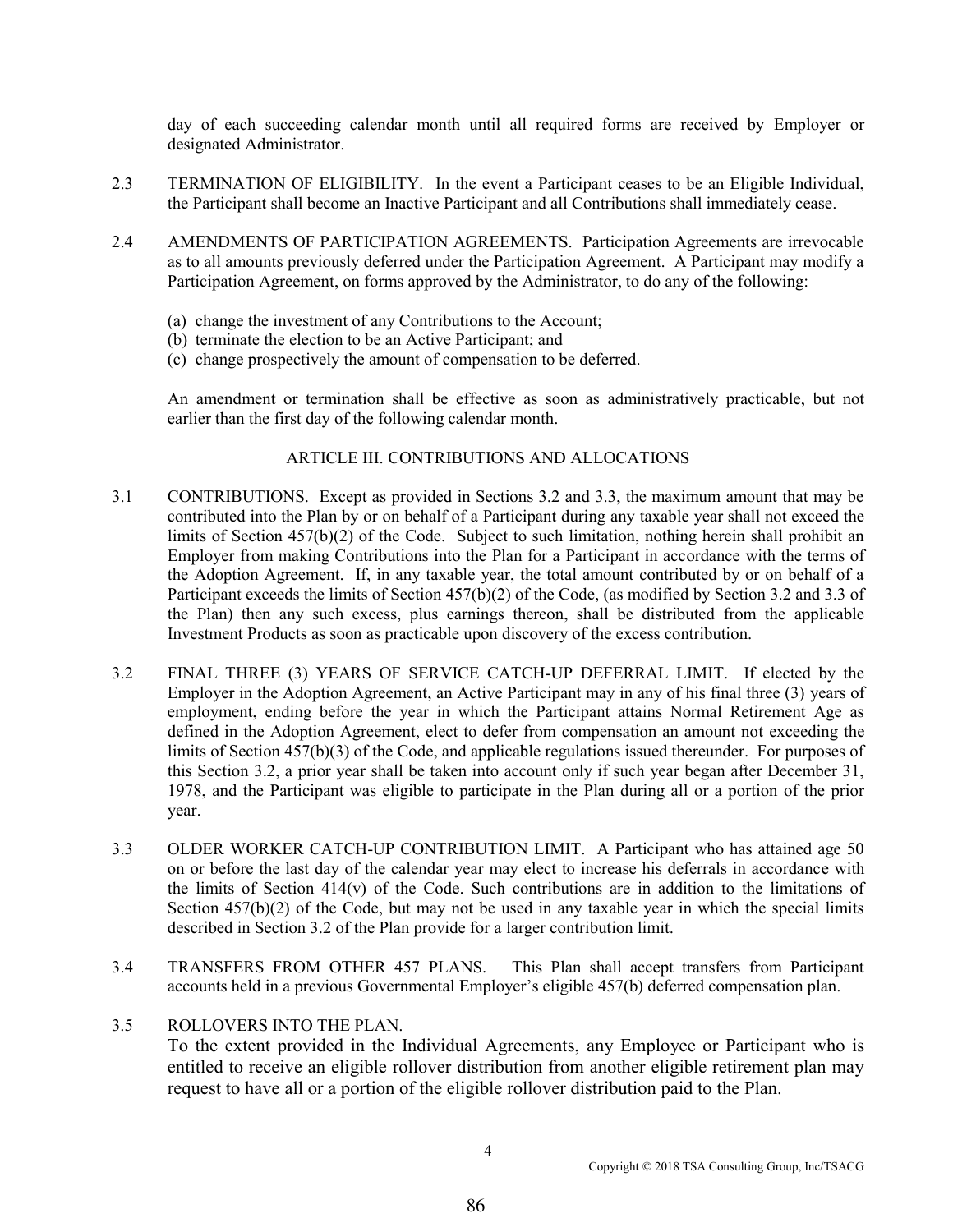## ARTICLE IV. INVESTMENTS

- 4.1 PARTICIPANT DIRECTION. Participants shall provide investment instructions, on such forms as may be required by the Administrator, for Contributions to be deposited into Investment Products as directed by each Participant. If a Participant fails to instruct the Administrator where to invest Contributions made to his Account, or if instructions are not clear, complete or understandable, as determined solely by the Administrator, then any Contributions shall follow the default provisions as selected by the Employer in the Adoption Agreement.
- 4.2 AUTHORIZED INVESTMENT PRODUCTS. Employer shall authorize Investment Products in which Participants may invest their Accounts, provided that any authorized Investment Product must be held for the exclusive benefit of Participants and their Beneficiaries in a Trust or alternate funding vehicle that qualifies as a Trust pursuant to Section 1.17 of the Plan. Accounts may only be invested in Investment Products approved and authorized by the Employer.
- 4.3 ESTABLISHMENT OF ACCOUNTS. Appropriate Accounts shall be established for each Participant. These Accounts shall reflect the Contributions, if any, made for each Participant, and investment earnings or losses of the Investment Products utilized by the Participant to reflect any appreciation or depreciation in the fair market value of the Participants' Accounts. The fair market value of each Participant's Account shall represent the fair market value of all assets held, plus deposits and accrued earnings, less accrued expenses and proper charges against each Participant's Account as of each valuation. Each Account shall be valued at least once per calendar year.
- 4.4 TRUST REQUIREMENT. Accounts shall be held in trust for the exclusive benefit of Participants in a Trust or alternative instrument that qualifies as a trust under Section 401(f) of the Code. Any investment made hereunder shall be subject to the terms and conditions of the Trust to the extent such terms are not inconsistent with the terms of the Plan or applicable law (including regulations and other guidance provided thereunder). In such instance, the terms of the Plan shall control.
- 4.5 ADMINISTRATION OF INVESTMENTS. Contributions made by or on behalf of Participants (including Inactive Participants) shall continue to be invested in the manner selected by the Participant until the Administrator has received new investment instructions. Unless otherwise restricted by the Trust or alternate instrument, a designation filed by a Participant changing his investment option may apply to investment of future Contributions and/or to amounts already accumulated in his Account as the Participant elects. A Participant may change his investment options only as permitted under the terms of the applicable Trust or alternate instrument.
- 4.6 CONDITIONS OF INVESTMENTS. Amounts allocated to each Participant's Account shall be invested in the Investment Product selected by the Participant, or, if selected by Employer in the Adoption Agreement, in accordance with the default investment(s) so indicated. Participants invest their Accounts subject to the terms and conditions of any agreements governing the Investment Product in which their Accounts are invested. The terms and conditions of such Investment Products are considered part of, and shall be construed as having been incorporated into this Plan except to the extent any provision of an Investment Product agreement is inconsistent with the terms of the Plan or applicable law (including regulations and other guidance provided thereunder). In such instance, the terms of the Plan shall control.

## ARTICLE V. DISTRIBUTIONS AND TRANSFERS OF BENEFITS

5.1 DISTRIBUTIONS UNDER THE PLAN. Except as provided in Section 5.2, a Participant's Account may not be distributed to a Participant (or, if applicable, the Beneficiary) until one of the following events has occurred: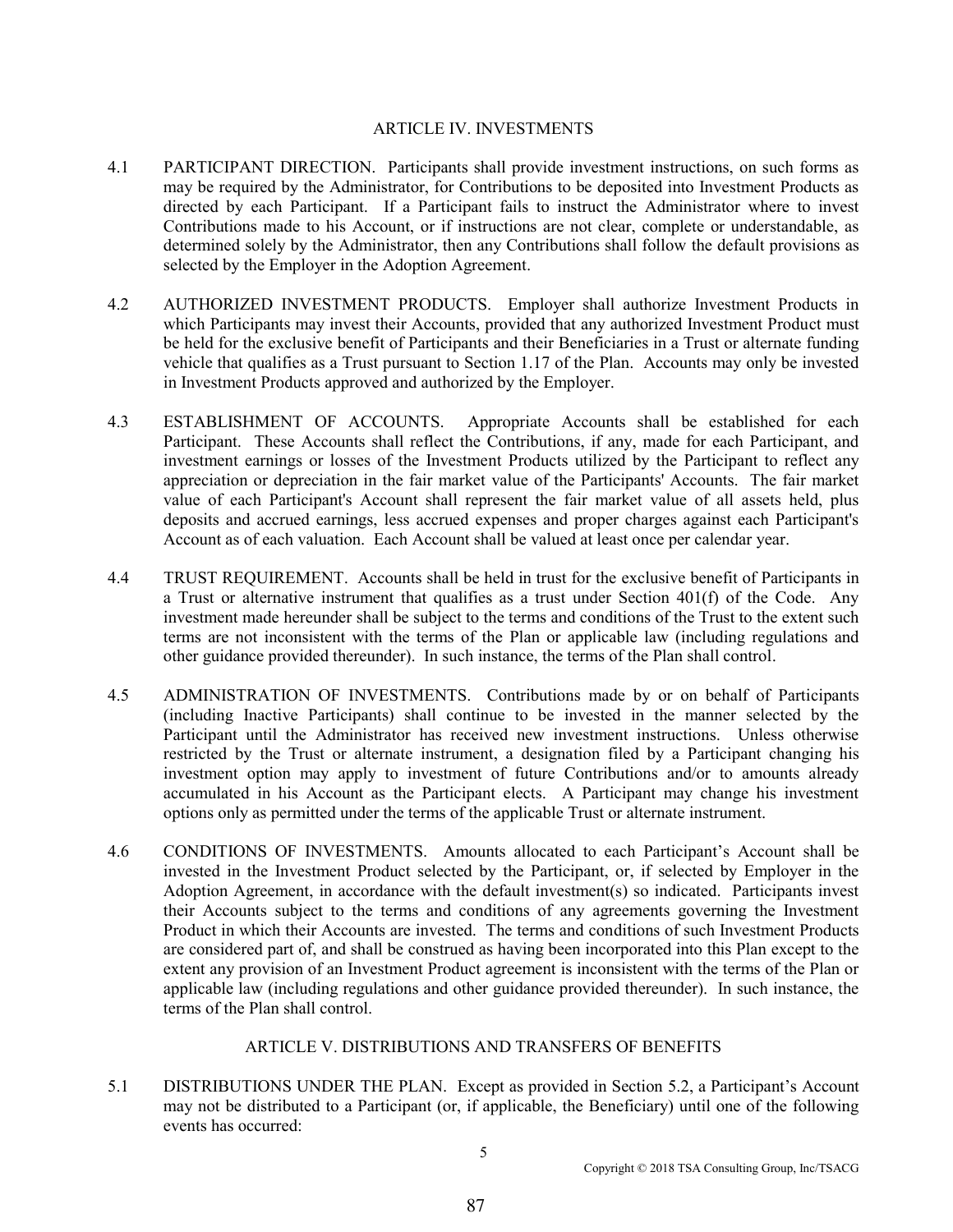- (a) the Participant has severed employment with the Employer,
- (b) the Participant has attained age  $70 \frac{1}{2}$ ,
- (c) the Participant has died, or
- (d) the Plan has been terminated by Employer.

Notwithstanding the above, a Participant who is on active duty for a period of at least 30 days while performing qualified military service and who is receiving differential pay from the Employer while on active duty may elect to receive a distribution of the Participant's deferrals into the Plan as permitted under Code Section 414(u). If a distribution of the Participant's deferrals is taken, then no deferrals into the Plan may be made by the Participant for a period of at least six (6) months from the date of the distribution.

- 5.2 UNFORESEEABLE EMERGENCY WITHDRAWALS. This Section shall apply only if selected by the Employer in the Adoption Agreement and if permitted by the Investment Products in which a Participant's Account is invested. Notwithstanding Section 5.1, a Participant may request an Unforeseeable Emergency withdrawal by submitting that request, in writing on the Plan's approved form, to the Administrator. After considering all information provided by the Participant, the Administrator shall approve or deny the request. If a request for an Unforeseeable Emergency withdrawal is approved, the Administrator shall direct the provider of the applicable Investment Products to distribute the approved amount from the Participant's Account. For purposes of this Section, "Unforeseeable Emergency" is defined in Section 457(d) (1) (A) (iii) and the regulations issued thereunder.
- 5.3 TIMING OF DISTRIBUTIONS. Upon the occurrence of an event described in Section 5.1, but no later than the mandatory distribution date determined under Section 5.4, a Participant may elect any benefit distribution option as permitted by the Investment Products in which the Participant's Account is invested. Such an election will be effective only if made on forms provided by the Administrator and received in the office of the Administrator in accordance with such procedures as the Administrator may establish. If a Participant fails to make an election as to the form or timing of his distribution, the Participant's benefit will be paid in installments calculated by the providers of the Investment Products to satisfy the requirements of Section 5.4.
- 5.4 MANDATORY DISTRIBUTION. Notwithstanding any other provision of this Plan, a Participant's Account shall begin distribution by April 1 of the calendar year following the calendar year in which occurs the later of the Participant's attainment of age 70-1/2 or severance from employment, unless a later date is authorized under the Code or applicable regulations. The Participant's Account shall then be distributed (both in determining the timing of subsequent distributions and the amount of all required distributions) in a manner consistent with Sections 457(d) and 401(a) (9) of the Code and in conformity with the requirements of Treas. Regs. 1.401(a) (9)-1 through 1.401(a) (9)-9. For the calendar year 2009 only, a Participant who would have been required to receive a distribution under this Section 5.4 but for the enactment of WRERA ("2009" mandatory distribution"), and who would have satisfied that requirement by receiving a distribution from the Plan will not receive a 2009 mandatory distribution. However, the Participant may affirmatively elect to receive such amount in 2009 which shall not be a mandatory distribution under this Section of the Plan.
- 5.5 DEATH DISTRIBUTIONS. A Participant's Beneficiary shall be entitled to receive the Participant's Account balance in the event of the Participant's death. A Beneficiary entitled to payment hereunder may elect in what form distributions shall be made, provided that any such distribution form is offered at that time and satisfies the requirements of Sections 457(d) and 401(a)(9) of the Code and regulations applicable thereunder. If a Participant fails to validly designate a Beneficiary prior to his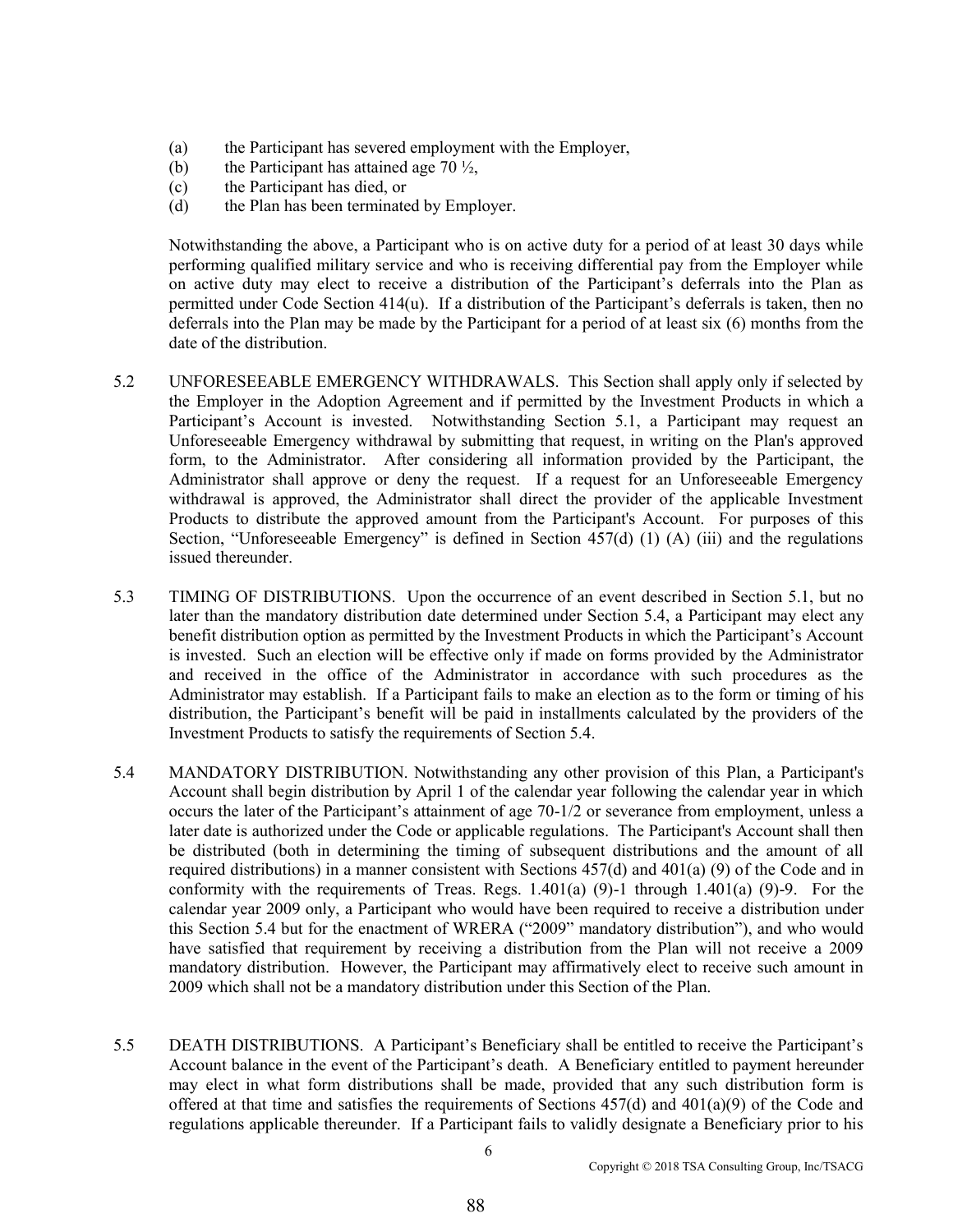death, or the Beneficiary is not alive at the time of the Participant's death, the provisions of Section 5.14 shall determine who the Participant's Beneficiary shall be for purposes of this Section 5.5. Distributions due to death are payable when the Administrator has received satisfactory proof of the Participant's death, all required tax information and any other required forms.

- 5.6 DEATH BEFORE DISTRIBUTIONS HAVE BEGUN. If the Participant dies before Mandatory Distributions (under Section 5.4) have begun, the Participant's Account shall either be totally distributed no later than the fifth year following the year of the Participant's death, or over a period not exceeding the joint and last survivor life expectancies of the Participant and Designated Beneficiary, provided that the distributions begin no later than the last day of the calendar year following the year in which the Participant died. If the sole Designated Beneficiary is the Participant's surviving Spouse, then lifetime distributions must begin by the later of the last day of the calendar year following the year in which the Participant died, or the last day of the calendar year in which the Participant would have attained age 70 ½. If there is no Designated Beneficiary named by September 30 of the calendar year following the year in which the Participant died, the Participant's entire Account shall be distributed no later than the fifth year following the year of the Participant's death.
- 5.7 DEATH FOLLOWING THE COMMENCEMENT OF BENEFITS. If the Participant dies on or after Mandatory Distributions (under Section 5.4) must have begun, the remaining Account balance must be distributed at least as rapidly as was payable under the Mandatory Distributions requirements.
- 5.8 DISTRIBUTION FOR MINOR BENEFICIARY. If a distribution is payable to a legal minor, the Administrator may direct that such distribution be paid to the legal guardian, or if none has been duly appointed, then to any of the following:
	- (a) any parent of the minor Beneficiary, or
	- (b) the custodian for the minor Beneficiary under a Uniform Gift/Transfer to Minors Act, if such is permitted by the laws of the state in which Beneficiary resides.

Such a payment to the legal guardian, custodian or parent of a minor Beneficiary shall fully discharge the provider of the Investment Products, the Administrator, Employer, and Plan from further liability on account thereof.

- 5.9 LOCATION OF PARTICIPANT OR BENEFICIARY UNKNOWN. If all, or any portion, of the distribution payable to a Participant or his Beneficiary from the Plan remains unpaid solely by reason of the inability of the Administrator to locate such Participant or his Beneficiary, the amount so distributable shall be treated as a forfeiture pursuant to the Plan and maintained in a forfeiture account under the Plan. In the event a Participant or Beneficiary is located subsequent to his benefit being held in such account, such benefit shall be restored, including any applicable interest, and paid, to the Participant or Beneficiary, in accordance with the terms of the Plan.
- 5.10 ROLLOVERS FROM THE PLAN. Notwithstanding any provision of the Plan to the contrary that would otherwise limit a Distributee's election under this Section 5.10, a Distributee may elect to have any portion of an Eligible Rollover Distribution paid directly to an Eligible Retirement Plan specified by the Distributee as a Direct Rollover. The Distributee shall, in the time and manner prescribed by the Administrator, specify the amount to be rolled over and the Eligible Retirement Plan to receive the rollover. Any portion of a distribution that is not rolled over shall be distributed to the Participant. For purposes of this Section 5.10, the following terms have the following meanings:
	- (a) "Direct Rollover" means a payment by the Plan to the Eligible Retirement Plan specified by the Distributee.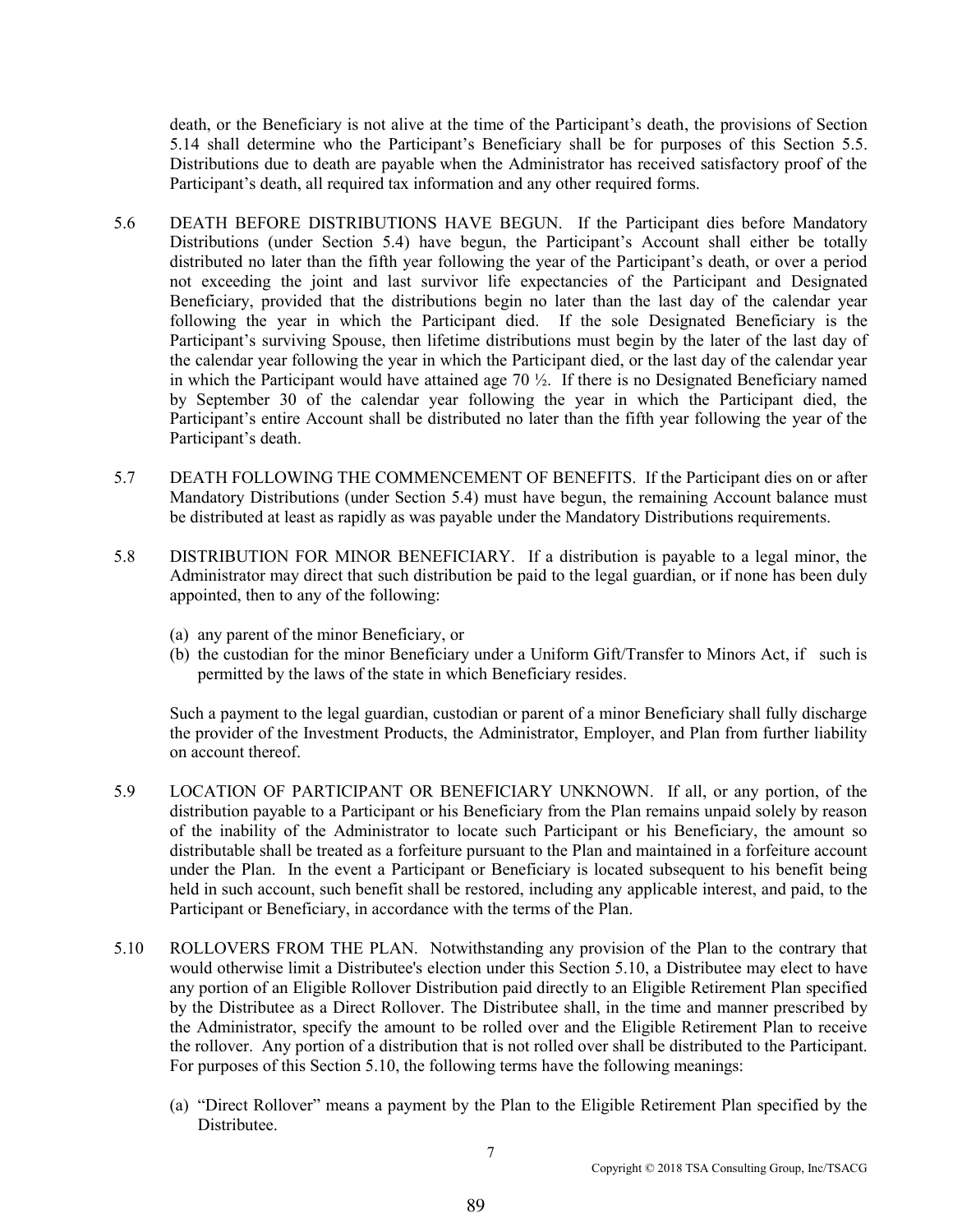- (b) "Distributee" means an Employee or former Employee entitled to receive a distribution hereunder. In addition, an Employee's surviving spousal Beneficiary and an Employee's spouse or former spouse who is the alternate payee under a qualified domestic relations order, as defined in Section 414(p) of the Code, are Distributees with regard to the interest of the spouse or former spouse.
- (c) "Eligible Retirement Plan" means an eligible retirement plan described in Section 402(c) (8) (B) of the Code.
- (d) "Eligible Rollover Distribution" means any distribution to a Distributee that qualifies as such under Section 402(c) (4) of the Code. Amounts required to be distributed under Section 401(a) (9) of the Code are not Eligible Rollover Distributions and amounts paid under Section 5.4 of this Plan are not Eligible Rollover Distributions hereunder.
- 5.11 PURCHASING SERVICE CREDITS UNDER A STATE OR LOCAL RETIREMENT SYSTEM. If permitted under the Investment Products in which a Participant's Account is invested, a Participant may direct the Administrator to transfer amounts in his Account in accordance with Section 457(e) (17) of the Code to a state or local retirement system for the purpose of purchasing past years of service credits under the system or to repay amounts previously cashed out under the system.
- 5.12 TRANSFERS TO OTHER 457 PLANS. Prior to a Participant's severance from service, transfers may be made from the Plan to another 457(b) plan sponsored by a Governmental Employer only if all of the assets of the Plan are being transferred to another 457(b) plan sponsored by the Employer, or if the Plan's assets are being transferred to another governmental plan within the same state. On or after a severance from service, a Participant may transfer his Account to the 457(b) plan of another Governmental Employer for whom the individual is currently performing services. Notwithstanding the preceding, transfers may only occur to the extent permitted by the Investment Products in which a Participant's Accounts are invested and subject to any terms thereof and provided such other plan provides or is able to provide for the acceptance of such transferred amounts. The Participant's election to transfer must be made prior to the date benefits would otherwise become payable pursuant to the terms of this Plan.
- 5.13 DISTRIBUTION TO ALTERNATE PAYEE. Notwithstanding any other provision herein, the Administrator may, with the Participant's consent, authorize an immediate distribution to any alternate payee named under a domestic relations order which has been issued by a court of competent jurisdiction and determined by the Administrator to be a qualified domestic relations order under Section 414(p) of the Code.
- 5.14 NO NAMED BENEFICIARY. If no valid Beneficiary designation is on file on the date of the Participant's death, or if such designation is not valid or effective for any reason, then a deceased Participant shall be deemed to have designated his legal spouse. If the Participant has no spouse, then his Beneficiary shall first be deemed to be the Participant's children who survive the Participant, in equal shares, then if the Participant has no surviving children, the Participant's estate.
- 5.15 NONSPOUSAL BENEFICIARY. Effective July 1, 2007, a nonspouse beneficiary receiving a distribution from the Plan which would be an Eligible Rollover Distribution (as defined in Section 5.10) if the recipient were a Distributee, may rollover an Eligible Rollover Distribution to an individual retirement account, provided such account is treated as an inherited IRA with respect to such nonspouse beneficiary.
- 5.16 BENEFICIARY WRERA RIGHTS. For the calendar year 2009 only, a Beneficiary who would have been required to receive a mandatory distribution under section 401(a)(9) of the Code but for the enactment of WRERA will not receive a 2009 mandatory distribution unless the Beneficiary elects to receive such amount.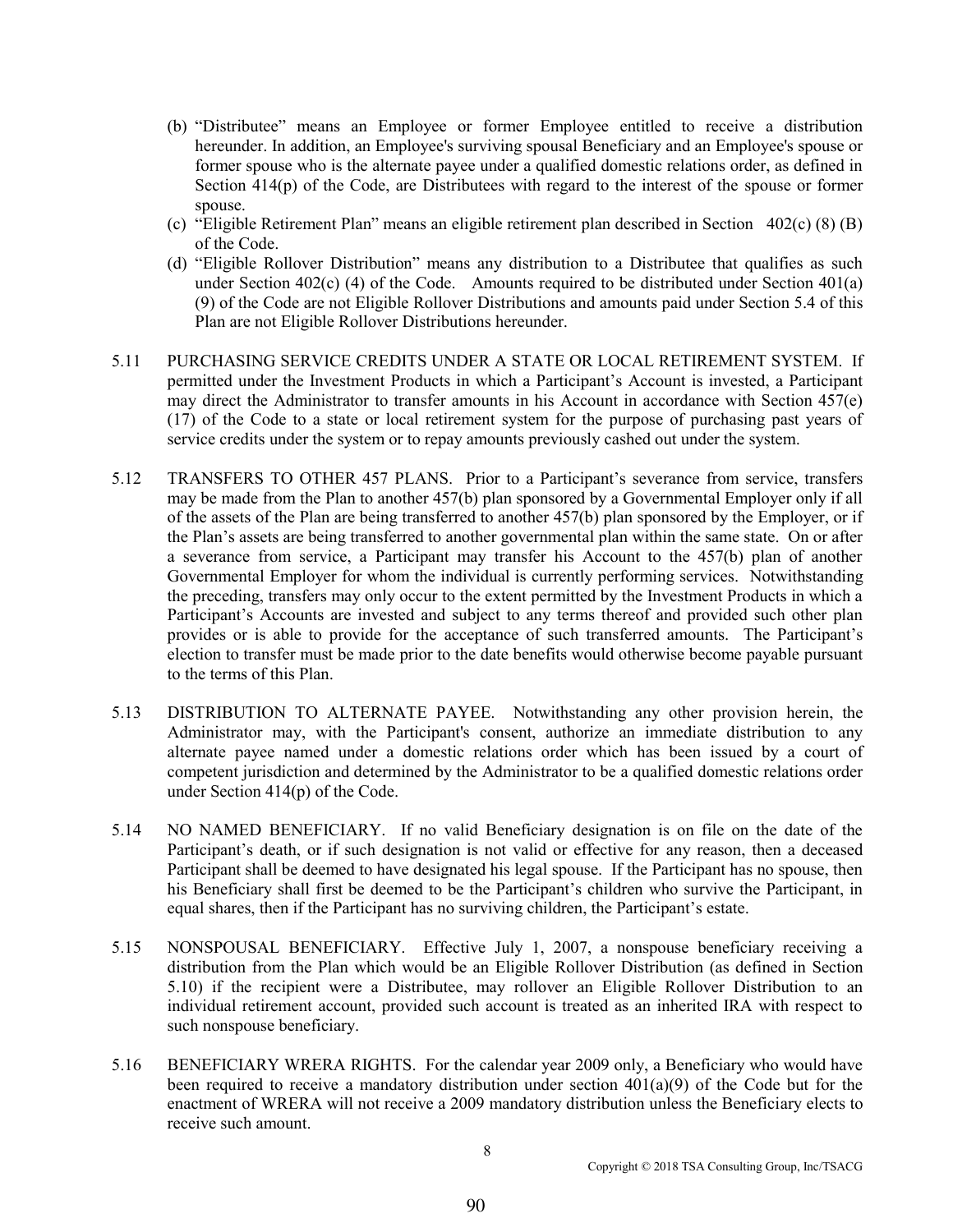#### ARTICLE VI. ADMINISTRATION

- 6.1 AUTHORITY OF EMPLOYER. Employer has full authority to interpret and construe the Plan in a manner consistent with its terms and with Section 457 of the Code and to establish practices and procedures conforming to those provisions. In all such cases, the Employer's determination shall be final and conclusive upon all persons. It is recognized that unusual circumstances may occur and questions may arise that are not specifically covered by any provision of the Plan, and Employer shall have the right to resolve all such questions.
- 6.2 APPOINTMENT OF ADMINISTRATOR. Employer shall act as Administrator of the Plan, however, Employer is authorized to appoint an alternate Administrator and to change an alternate Administrator as he deems necessary for the proper administration of the Plan and to assure that the Plan is being operated for the exclusive benefit of the Participants and their Beneficiaries in accordance with the terms of the Plan and the Code. Employer may appoint a committee ("Committee") of one or more Employees or local public officials to serve as the Administrator and to discharge the Administrator's responsibilities under the Plan. The Employer may remove a Committee member for any reason by giving such member ten (10) days written notice and may thereafter fill any vacancy thus created.
- 6.3 DELEGATION OF RESPONSIBILITIES. The Administrator may delegate responsibilities to other qualified parties, provided that the Administrator shall remain responsible for the quality of the performance of each such delegated duty.
- 6.4 ADVISORS. The Administrator may appoint and employ such agents, attorneys, actuaries, accountants, auditors, investment counsel, and clerical assistants, and other persons as the Administrator deems necessary or desirable in connection with the administration of this Plan.
- 6.5 POWERS AND DUTIES OF ADMINISTRATOR. The primary responsibility of the Administrator is to administer the Plan for the benefit of the Participants and their Beneficiaries, in accordance with applicable laws and subject to the specific terms of the Plan. The Administrator shall have the power and absolute discretion to construe the terms of the Plan and determine all questions arising in connection with the administration, interpretation, and application of the Plan. Any such determination by the Administrator shall be conclusive and binding upon all persons. The Administrator may establish procedures, correct any defect, supply any information, or reconcile any inconsistency in such manner and to such extent as shall be deemed necessary or advisable to carry out the purpose of the Plan; provided, however, that any procedure, discretionary act, interpretation or construction shall be done in a nondiscriminatory manner based upon uniform principles consistently applied and shall be consistent with the intent that the Plan shall continue to be deemed a qualified plan under the terms of Section 457(b) of the Code. The Administrator shall have all powers necessary or appropriate to accomplish his duties under this Plan. The Administrator shall be charged with the duties of the general administration of the Plan, including, but not limited to, the following:
	- (a) the discretion to determine all questions relating to the eligibility of Employees and Independent Contractors to participate or remain a Participant hereunder and to receive benefits under the Plan;
	- (b) to determine the amounts to be contributed to each Participant's Account;
	- (c) to authorize and direct the providers of Investment Products with respect to all disbursements to which a Participant is entitled under the Plan;
	- (d) to maintain all necessary records for the administration of the Plan;
	- (e) to maintain practices and procedures necessary to administer the Plan as are consistent with the terms hereof; and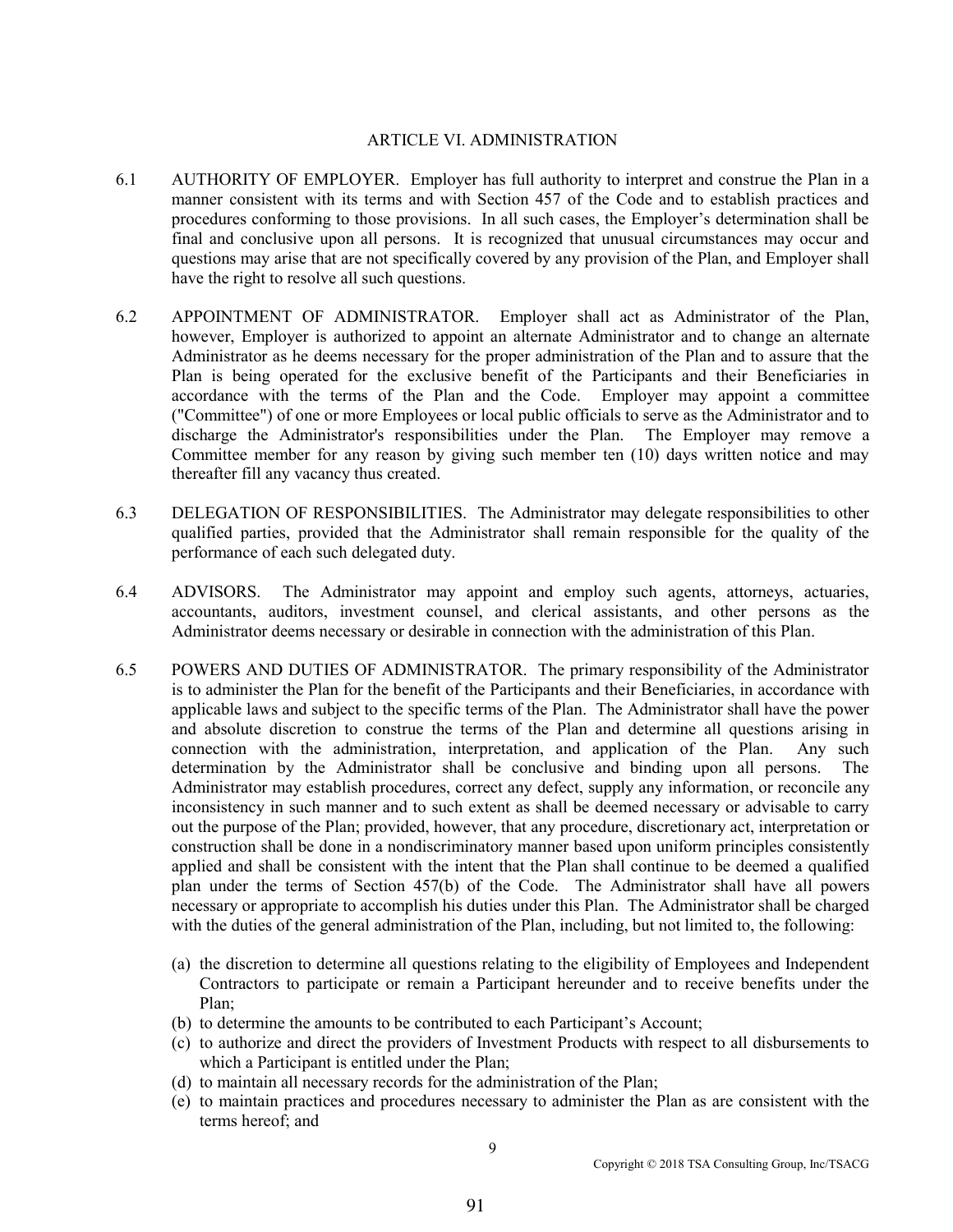- (f) to assist any Participant regarding his rights, benefits, or elections available under the Plan.
- 6.6 INFORMATION FROM EMPLOYER. To enable the Administrator to perform his functions, Employer shall supply the necessary information to the Administrator on a timely basis regarding the Participants in the Plan, including but not limited to compensation, date of hire, date of death, disability, or termination of employment, and such other pertinent facts as the Administrator may require. The Administrator may rely upon such information as is supplied by Employer and shall have no duty or responsibility to verify such information.
- 6.7 PAYMENT OF EXPENSES. Expenses of the Plan may be paid by Employer, Participants, and/or providers of Investment Products, as determined from time to time by Employer. Such expenses shall include any expenses incident to the functioning of the Administrator, including, but not limited to, fees of accountants, counsel, and other specialists and their agents, and other costs of administering the Plan. Notwithstanding the preceding, any expenses or fees related to and charged under Investment Products shall be paid by each Participant in accordance with the terms of the Investment Products in which each Participant's Account is invested.

#### ARTICLE VII. MISCELLANEOUS

- 7.1 EXCLUSIVE BENEFIT RULE. All amounts held under the Plan, all property and rights which may be purchased with such amounts and all income attributable to such amounts, property or rights shall be held in trust (or custodial account or annuity contract described in Section 401(f) of the Code) for the exclusive benefit of Participants and their Beneficiaries. All such amounts shall not be subject to the claims of the Employer's creditors.
- 7.2 PARTICIPANT RIGHTS. This Plan shall not be deemed to constitute a contract between the Employer and any Participant or to be a consideration or an inducement for the employment of any Participant, Employee, or Independent Contractor. Nothing contained in this Plan shall be deemed to give any Participant, Employee, or Independent Contractor the right to be retained in the service of the Employer or to interfere with the right of the Employer to discharge any Participant, Employee or Independent Contractor at any time regardless of the effect which such discharge shall have upon him as a Participant of this Plan.
- 7.3 ALIENATION. Subject to applicable state law and Section 401(g) of the Code, no benefit which shall be payable to any Participant or Beneficiary shall be subject in any manner to anticipation, alienation, sale, transfer, assignment, pledge, encumbrance, or charge, and any attempt to anticipate, alienate, sell, transfer, assign, pledge, encumber, or charge the same shall be void; and no such benefit shall in any manner be liable for, or subject to, the debts, contracts, liabilities, engagements, or torts of any such person, nor shall be subject to attachment or legal process for or against such person, and the same shall not be recognized except to such extent as may be required by law.
- 7.4 STATE LAW. This Plan shall be construed and enforced according to the state and local laws of the state in which the Employer's principal office is located.
- 7.5 RECEIPT AND RELEASE FOR PAYMENTS. Any payment to any Participant, his legal representative, Beneficiary, or to any guardian or committee appointed for such Participant or Beneficiary in accordance with the provisions of this Plan, shall, to the extent thereof, be in full satisfaction of all claims hereunder against the provider of an Investment Product, Administrator and Employer.
- 7.6 QUALIFIED MILITARY SERVICE BENEFITTS. Notwithstanding any provision of the Plan, any Participant whose employment is interrupted by qualified uniformed service in the US military under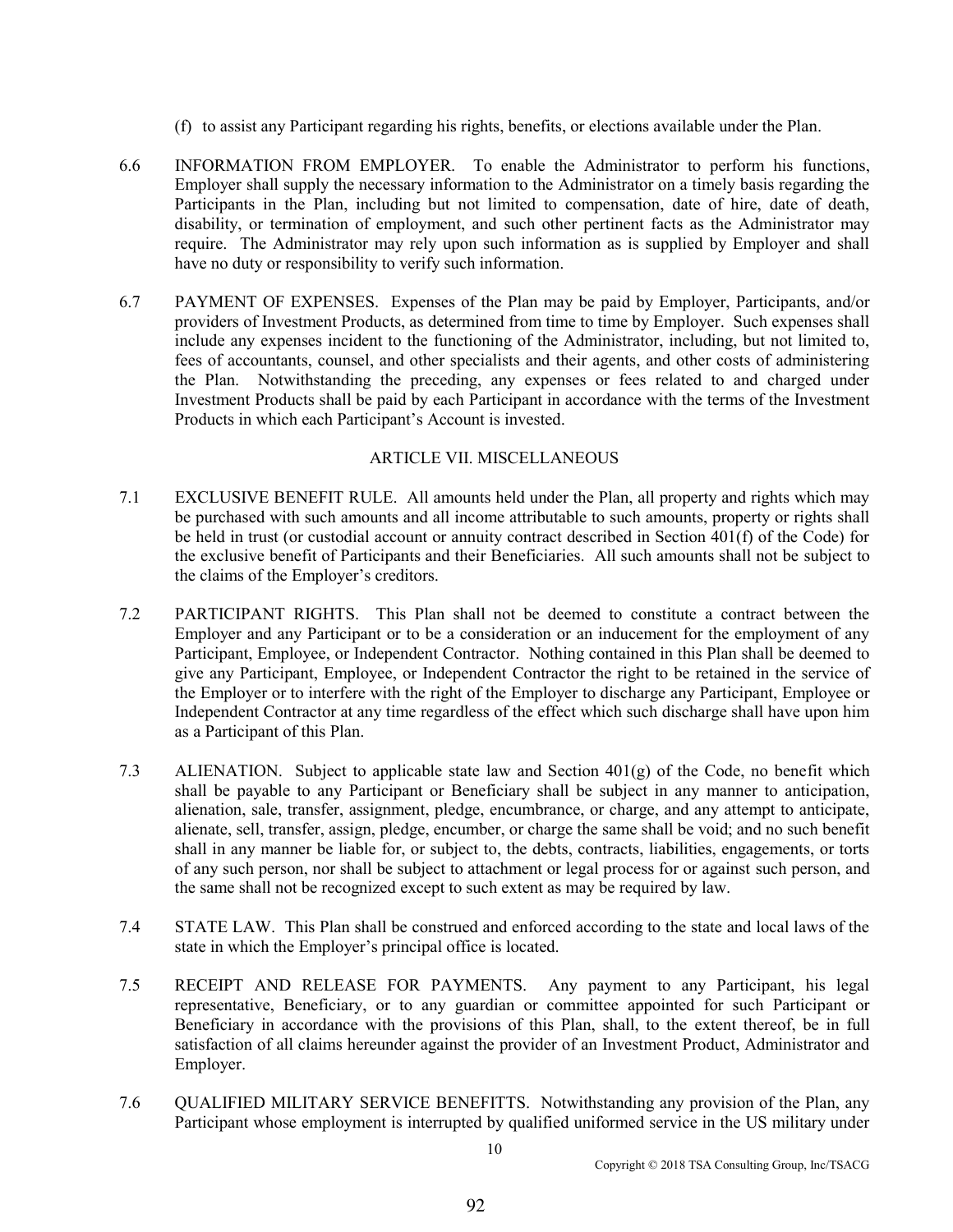section 414(u) of the Code shall be entitled to all rights, benefits and protections afforded to such individuals thereunder, and such provisions are incorporated into this Plan. Uniformed services by any individual shall be determined as described as described in section  $3401(h)(2)(A)$  of the Code.

- 7.7 PRE-1979 ACCOUNTS. Any amounts held by the Employer that can be identified as resulting from deferrals made by a Participant before January 1, 1979 shall be held under this Plan until the latest of (a) the Effective Date; (b) the date on which the Participant elects to have this Plan apply to such amount; or (c) the date on which such Participant exercises any right or power available under this Plan but not under the Plan agreement pursuant to which such deferral was made. All such persons who were Participants in any prior plan, who exercise any such right or privilege and who have not yet received a distribution of the amounts to which they are entitled under such prior plan shall be deemed to be Participants under this Plan for all purposes.
- 7.8 LOANS. If authorized in the Adoption Agreement, loans shall be permitted under the Plan to the extent permitted by and in accordance with the Investment Product agreements controlling the Account assets from which the loan is made and by which the loan will be secured. An Employee who has previously defaulted on a loan from any retirement plan or deferred compensation arrangement sponsored by the Employer and who has not repaid the loan, in full, shall not be permitted to take a loan from his Account under the Plan. The following limit shall apply to any loan made under the Plan unless the terms of the applicable Investment Product(s) are more restrictive:

 (a) Maximum loan amount. No loan to a Participant under the Plan may exceed the lesser of (1) or (2) below:

(1) \$50,000, reduced by the greater of:

- (A) the outstanding balance on any loan from the Plan to the Participant on the date the loan is made or
- (B) the highest outstanding balance on loans from the Plan to the Participant during the one-year period ending on the day before the date the loan is approved by the Administrator (not taking into account any payments made during such one-year period).

(2) the greater of one half of the value of the Participant's vested Account (as of the date immediately preceding the date on which such loan is approved by the Administrator) or \$10,000. For purposes of this Section 7.8, any loan from any other plan maintained by the Employer and any related organization shall be treated as if it were a loan made from the Plan, and the Participant's vested interest under any such other plan shall be considered a vested interest under this Plan; provided, however, that the provisions of this Section shall not be applied so as to allow the amount of a loan to exceed the amount that would otherwise be permitted in the absence of this section.

(b) Loan Repayments for Employees in Military Service. Notwithstanding any other provision of the Plan or any Investment Product agreement, loan repayments by eligible uniformed services personnel may be suspended as permitted under section  $404(u)(4)$  of the Code and the terms of any loan shall be modified to conform to the requirements of the Uniformed Services Employment and Reemployment Rights Act.

7.9 INCORPORATION OF INVESTMENT PRODUCT AGREEMENTS. The Plan, together with the Adoption Agreement and any Investment Product agreements governing Participant Accounts, are intended to satisfy the requirements of section 457(b) of the Code and the Income Tax Regulations thereunder. Terms and conditions of the Adoption Agreement and applicable agreements are hereby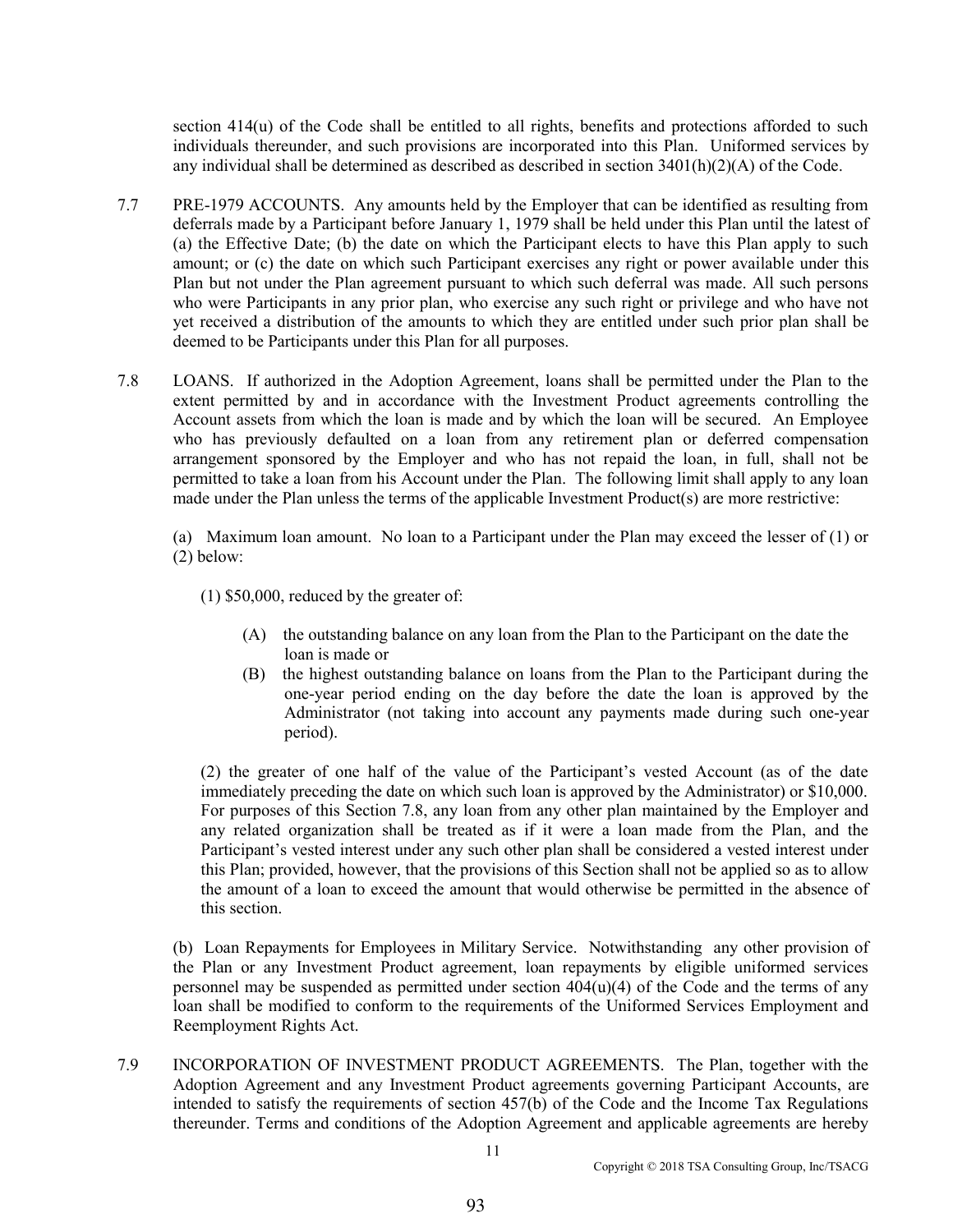incorporated by reference into the Plan, excluding those terms that are inconsistent with the Plan or section 457(b) of the Code. In such event, the agreements shall be interpreted, to the extent possible, in a manner to conform to the Plan and applicable requirements.

- 7.10 CONSTRUCTION. It is intended that this Plan qualify under section 457(b) of the Code. In accordance with such intent, this Plan shall be construed and administered in a manner consistent with the purpose and all applicable laws and regulations.
- 7.11 STATE LAW. The Plan shall be construed, administered and governed in all respects in accordance with the laws of the State of the Employer's principal address as indicated on the Adoption Agreement to the extent such laws are not superseded by federal law. If any provision herein is held by a court of competent jurisdiction to be invalid or unenforceable, the remaining provision hereof shall continue to be fully effective.

#### ARTICLE VIII. AMENDMENT AND TERMINATION

- 8.1 AMENDMENT. The Employer has the right at any time to amend this Plan, provided that no amendment to the Plan shall be effective if it authorizes or permits any part of the Investment Product (other than such part as is required to pay taxes, investment charges and administration expenses) to be used for or diverted to any purpose other than for the exclusive benefit of the Participants or their Beneficiaries or estates; or causes any reduction in the amount credited to the account of any Participant; or causes or permits any portion of the Investment Product to revert to or become property of the Employer. Any such amendment shall become effective as provided therein upon its execution, except that any amendment which conforms the Plan to the requirements of any applicable law or regulation shall be effective as of the date required for continued qualification under Section 457(b) of the Code.
- 8.2 TERMINATION. The Employer has the right at any time to terminate the Plan by notifying all Active Participants and providers of Investment Products hereunder with written notice of such termination. Upon the complete and total termination of the Plan, the Employer shall direct the distribution of the assets to Participants in a manner which is consistent with and satisfies the provisions of Article V.

## ARTICLE IX. ROTH CONTRIBUTIONS

- 9.1 GENERAL APPLICATION**.** This Article IX shall apply only if Employer has elected to permit Roth 457(b) Contributions under the Plan as indicated on the Adoption Agreement.
- 9.2 ROTH 457(b) CONTRIBUTIONS. Participants may make Roth 457(b) Contributions to their Accounts under the Plan if authorized by the Employer on the Adoption Agreement. Unless otherwise provided, such contributions shall be treated as deferrals of Includible Compensation and are therefore subject to the requirements and limitations imposed by Section 457(b)(2) of the Code. A Participant's Roth 457(b) Contributions shall be allocated to a separate account maintained for such deferrals as described in Section 9.3.
- 9.3 SEPARATE ACCOUNTING REQUIREMENTS. Contributions and withdrawals of Roth 457(b) Contributions, and earnings or losses thereon, shall be credited and debited to each Participant's Account and shall be separately accounted for under each Employee's Account. Gains, losses, and other credits or charges shall be separately allocated on a reasonable and consistent basis for each Participant's Roth 457(b) Contributions. Except as provided in Section 9.6, no contributions other